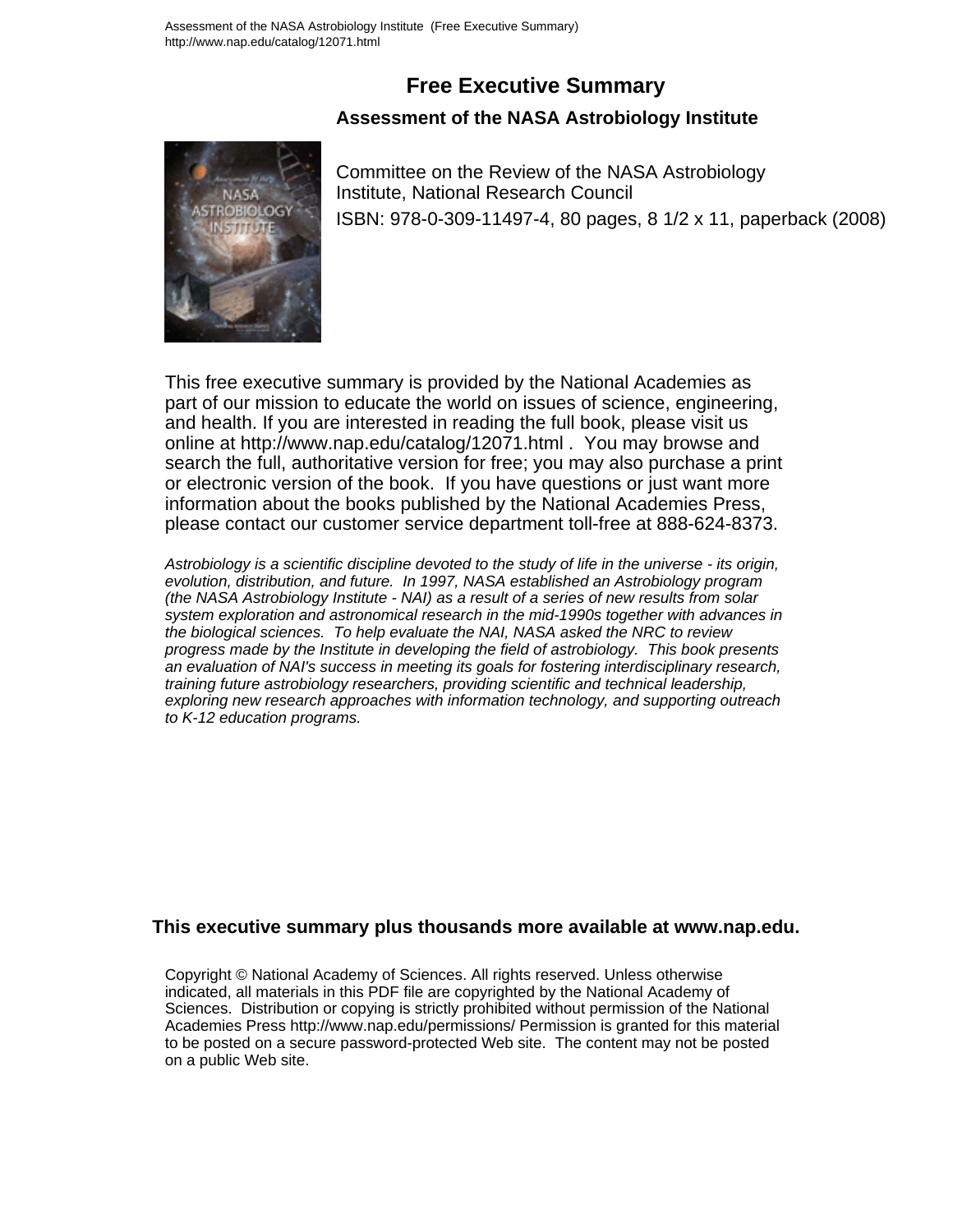## Executive Summary

Astrobiology is a scientific discipline devoted to the study of life in the universe—its origins, evolution, distribution, and future. It brings together the physical and biological sciences to address some of the most fundamental questions of the natural world: How do living systems emerge? How do habitable worlds form and how do they evolve? Does life exist on worlds other than Earth? As an endeavor of tremendous breadth and depth, astrobiology requires interdisciplinary investigation in order to be fully appreciated and examined.

As part of a concerted effort to undertake such a challenge, the NASA Astrobiology Institute (NAI) was established in 1998 as an innovative way to develop the field of astrobiology and provide a scientific framework for flight missions. Now that the NAI has been in existence for almost a decade, the time is ripe to assess its achievements.

At the request of NASA's Associate Administrator for the Science Mission Directorate (SMD), the Committee on the Review of the NASA Astrobiology Institute undertook the assignment to determine the progress made by the NAI in developing the field of astrobiology (Appendix A). It must be emphasized that the purpose of this study was not to undertake a review of the scientific accomplishments of NASA's Astrobiology program, in general, or of the NAI, in particular. Rather, the objective of the study is to evaluate the success of the NAI in achieving its stated goals of:

1. Conducting, supporting, and catalyzing collaborative interdisciplinary research;

2. Training the next generation of astrobiology researchers;

3. Providing scientific and technical leadership on astrobiology investigations for current and future space missions;

4. Exploring new approaches, using modern information technology, to conduct interdisciplinary and collaborative research among widely distributed investigators; and

5. Supporting outreach by providing scientific content for use in K-12 education programs, teaching undergraduate classes, and communicating directly with the public.

The committee's assessment of the NAI's progress in these five areas is presented in Chapters 2 to 6, respectively. In evaluating the success of the NAI in achieving these five goals, the committee was requested to address the following considerations: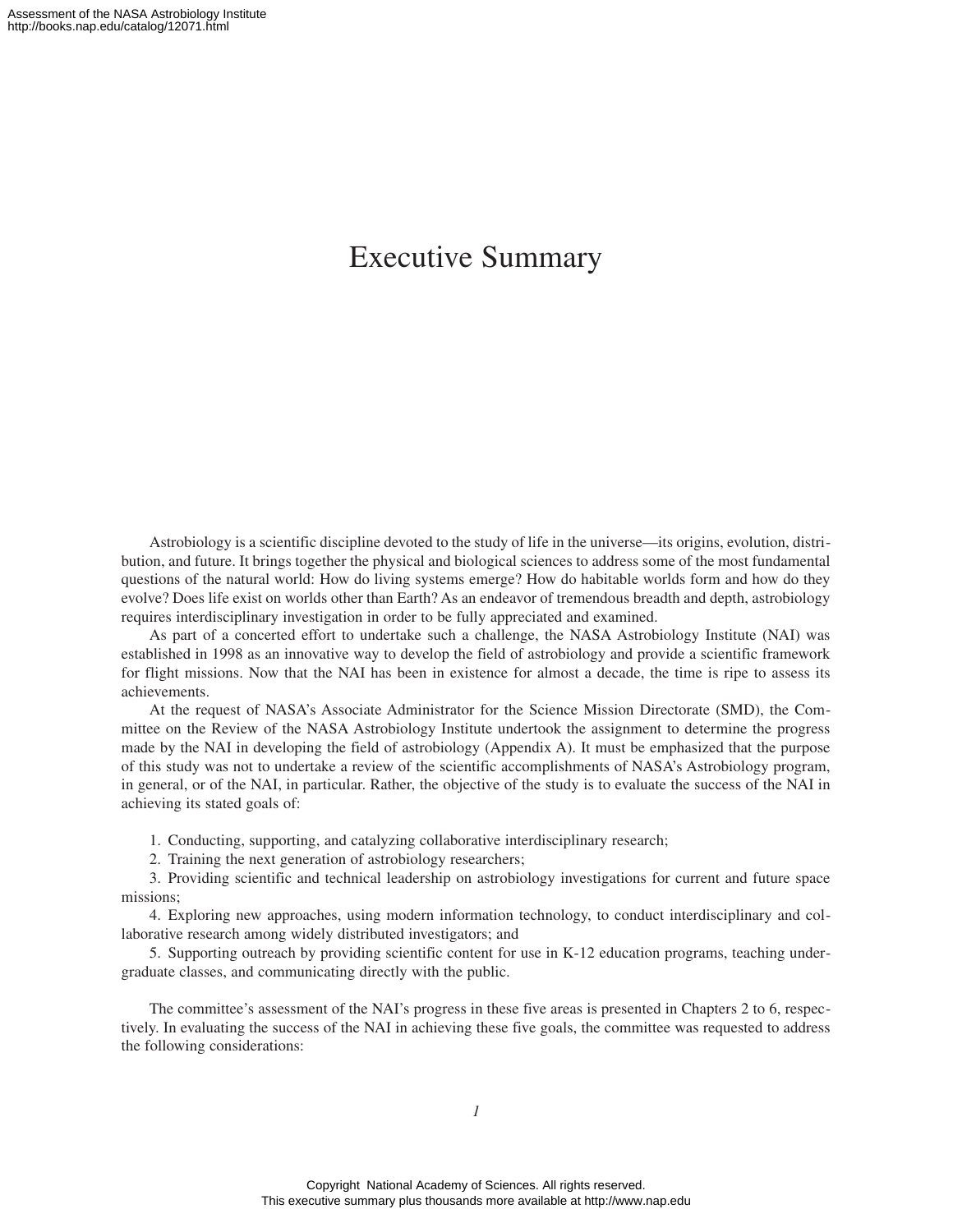a. Has the NAI developed, as envisioned, as an evolving experiment in cutting-edge, distributed, collaborative science and education in astrobiology?

b. Does the NAI provide a unique and useful complement to other Astrobiology program support mechanisms (e.g., individual grants to principal investigators), and if improvements need to be made in this area, what are they?

c. Are the research, training, and public educational activities of the NAI appropriately balanced in terms of investments and outcomes, services to NAI members and external partners, and activities that engage and support the wider astrobiology community and the needs of young professionals?

d. What other activities or roles not currently undertaken by the NAI might be appropriate in the future?

The committee's responses to these four criteria can be found in subsections in Chapters 2 to 6. Specific recommendations and suggestions as to how the recommendations might be implemented can be found in the final subsection of each of the same chapters.

Information on the origins of NASA's Astrobiology program and the NAI; a summary of comments on the role, status, and scientific importance of astrobiology from previous NRC reports; and some information on the budgetary history and the impact of recent cuts to the Astrobiology budget can be found in Chapter 1.

### **FINDINGS AND RECOMMENDATIONS**

Overall, the committee is unanimous in finding that the NAI has fulfilled its original mandate. The NAI has played a key role in supporting the development of astrobiology and has positively affected NASA's current and future missions. The committee recommends that the NAI should continue to be supported. Specific findings and recommendations are organized according to the five goals and four criteria listed above

### **NAI Goal 1—Interdisciplinary Research**

Although the committee was not charged to undertake a review of the NAI's scientific contributions, it is difficult to evaluate the NAI's success in conducting, supporting, and catalyzing collaborative interdisciplinary research without some brief mention of the NAI's scientific achievements. Consideration of the NAI's major scientific contributions reveals that some are highly interdisciplinary but that some are not. In the committee's view, interdisciplinarity must be viewed as the orientation and emergent quality of an overall enterprise and not as a requirement or expectation levied on every piece of work produced by that enterprise. Thus, with respect to the goal of conducting, supporting, and catalyzing collaborative interdisciplinary research, the committee finds that the NAI has:

- Successfully promoted interdisciplinary science;
- Stimulated many scientific achievements;
- Successfully integrated life sciences into NASA programs;
- Often effectively leveraged ongoing and new research;
- Contributed to the establishment of new astrobiology programs worldwide; and
- Supported programs that are widely distributed throughout the United States.

The committee makes the following recommendations:

• The NAI should institute better measures of performance and progress to improve the accountability of its nodes in promoting astrobiology as a field of interdisciplinary and collaborative study;

• The NAI should improve the tracking and critical assessment of its publications; and

• The NAI should encourage and cultivate interactions with non-NAI astrobiology teams and organizations throughout the world.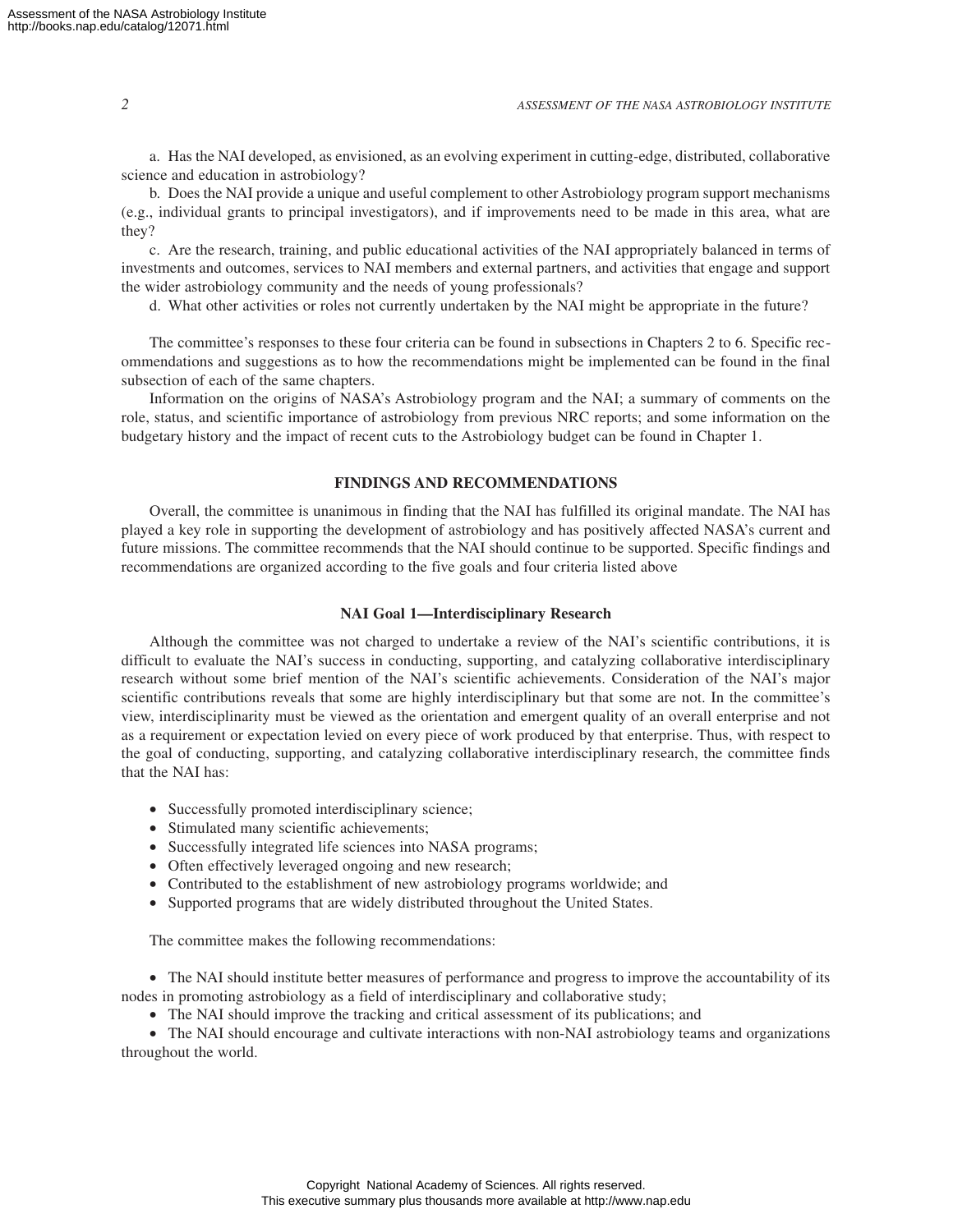### **EXECUTIVE SUMMARY** 3

Suggestions as to how these recommendations might be implemented can be found in Chapter 2.

### **NAI Goal 2—Training the Next Generation of Astrobiologists**

The NAI's commendable effort to train the next generation of astrobiologists faces many challenges. The continuation of funding beyond the 5-year lifetime of NAI teams is not guaranteed. Young researchers seeking to establish themselves outside the protective environment of NAI teams face particular challenges when trying to accomplish interdisciplinary research within the highly discipline-oriented organization of research universities. The pool of resources for training new researchers is limited. Nevertheless, with respect to the goal of training the next generation of astrobiology researchers, the committee finds that the NAI has:

- Trained graduates who are now employed in academic and other positions;
- Promoted the establishment of new programs and faculty positions in astrobiology at several universities; and

• Not been sufficiently proactive in countering the negative effects on training and education programs caused by recent cuts to NASA's Astrobiology budget.

The committee recommends that the NAI should work toward developing more consistent educational and training opportunities. In addition, the NAI should ensure more stable support of graduate students and postdoctoral researchers in astrobiology. Suggestions as to how this recommendation might be implemented can be found in Chapter 3.

### **NAI Goal 3—Leadership for Current and Future Space Missions**

Although the NAI has not played a significant role in the selection or execution of NASA missions, the field of astrobiology provides the intellectual and scientific foundation for much if not all of NASA's current robotic solar system exploration missions and many of its astrophysical activities relating to the search for and characterization of extrasolar planets. The NAI's influence has been indirect and has come through the actions of individual scientists affiliated with NAI teams. This is probably the most appropriate vehicle for the NAI's involvement in NASA's flight program. Thus, with respect to the goal of providing scientific and technical leadership on astrobiology investigations for current and future space missions, the committee finds that the NAI has:

• Encouraged astrobiologists to provide needed recommendations and expertise to NASA for mission planning;

- Promoted the participation of astrobiologists in the science teams for current and future missions;
- Organized activities, such as focus groups, that have strongly influenced NASA missions; and
- Identified astrobiology questions that underpin most of NASA's current flight programs.

The committee believes that the NAI must remain clearly focused on supporting NASA's spaceflight missions, and so its highest-priority recommendation is as follows: Because its most critical function is to ensure that its research activities clearly contribute to NASA's current and future spaceflight activities, the NAI should be more proactive in identifying future astrobiology missions. In addition, the NAI should actively encourage a partnership between astrobiologists and their engineering counterparts to help define future NASA missions.

The committee also recommends that in selecting new nodes, the NAI should give more weight to the potential contribution of the proposed research to future NASA missions.

Suggestions as to how these recommendations might be implemented can be found in Chapter 4.

### **NAI Goal 4—Use of Information Technology**

The NAI experience with information technology has been mixed. Those aspects of the application of information technology within the control of NAI Central—e.g., its extensive and informative Web page with its archive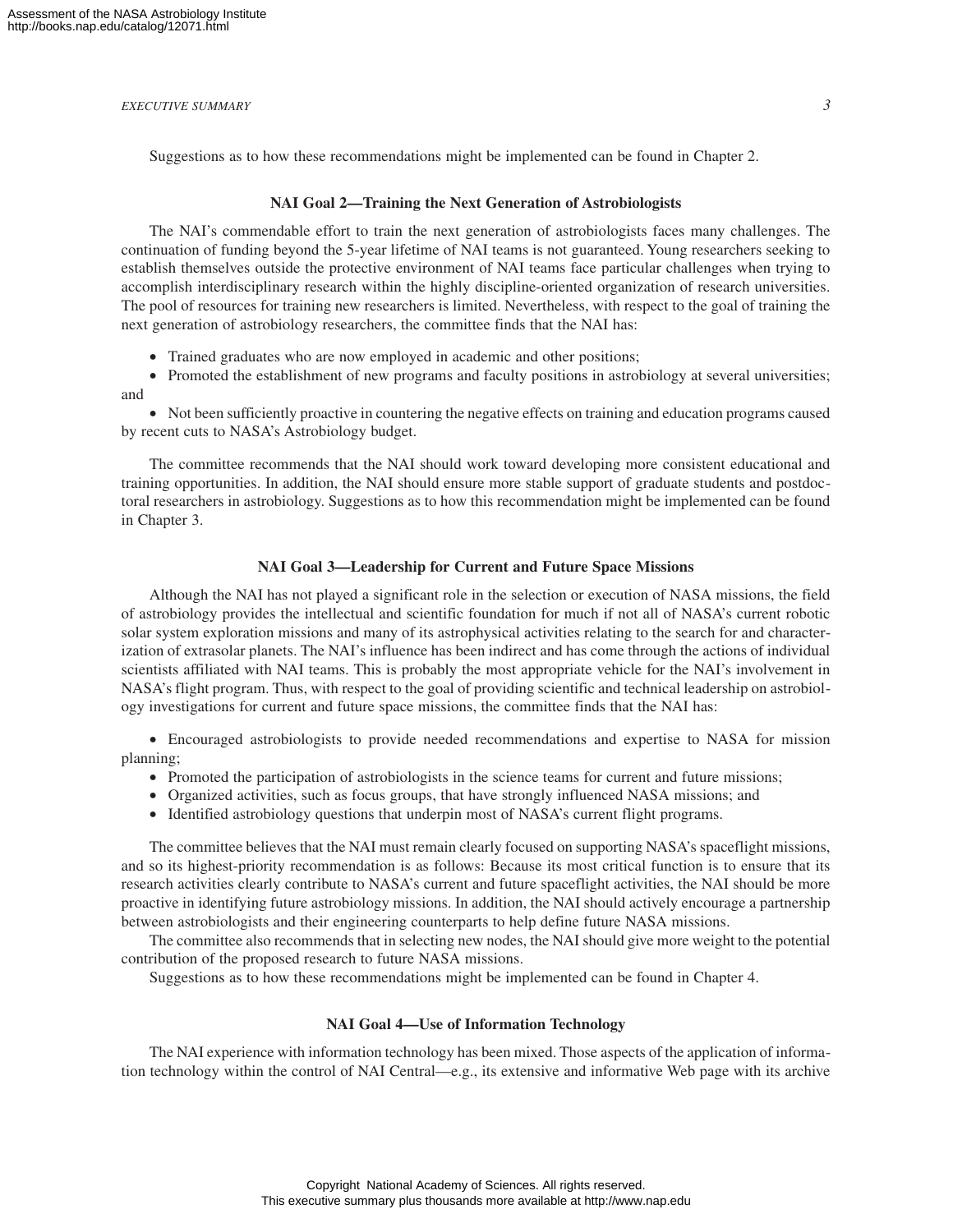*ASSESSMENT OF THE NASA ASTROBIOLOGY INSTITUTE*

of astrobiology seminars and research results—are second to none in NASA. But those aspects of the utilization of information technology outside the direct control of NAI Central—e.g., the use of collaborative work tools by the researchers affiliated with NAI teams—has been less successful. The lack of success most likely results from social rather than technical factors. Thus, with respect to the goal of exploring new approaches using modern information technology to conduct interdisciplinary and collaborative research among widely distributed investigators, the committee finds that:

• The substantial efforts by NAI Central to improve communications among NAI members have achieved some significant successes; and

• The NAI has been less successful in promoting the use of collaborative work tools by the researchers affiliated with its participating teams.

The committee recommends that the NAI should vigorously pursue new approaches using modern information technologies to increase the effectiveness of the NAI nodes. In particular, additional efforts by NAI Central are needed to ensure that new communications tools are used to enhance the effectiveness of interdisciplinary and collaborative research and training. Suggestions as to how this recommendation might be implemented can be found in Chapter 5.

### **NAI Goal 5—Education and Outreach**

The public's interest in the subject matter of astrobiology has enabled the effective leveraging of funds, partnerships, and expertise far greater in scope than those made available by the NAI itself. Thus, with respect to the goal of supporting outreach by providing scientific content for K-12 education programs, teaching undergraduate classes, and communicating directly with the public, the committee finds that the NAI has:

- Successfully promoted astrobiology as a field with broad-based public appeal;
- Developed effective programs for outreach to the general public; and
- Enabled minority educational activities.

The committee makes the following recommendations:

• The NAI should be more strategic in exploiting synergies among nodes in K-12 education, minority education, and teacher training; and

• The NAI should address the specific requirements for teaching astrobiology at the undergraduate level.

Suggestions as to how these recommendations might be implemented can be found in Chapter 6.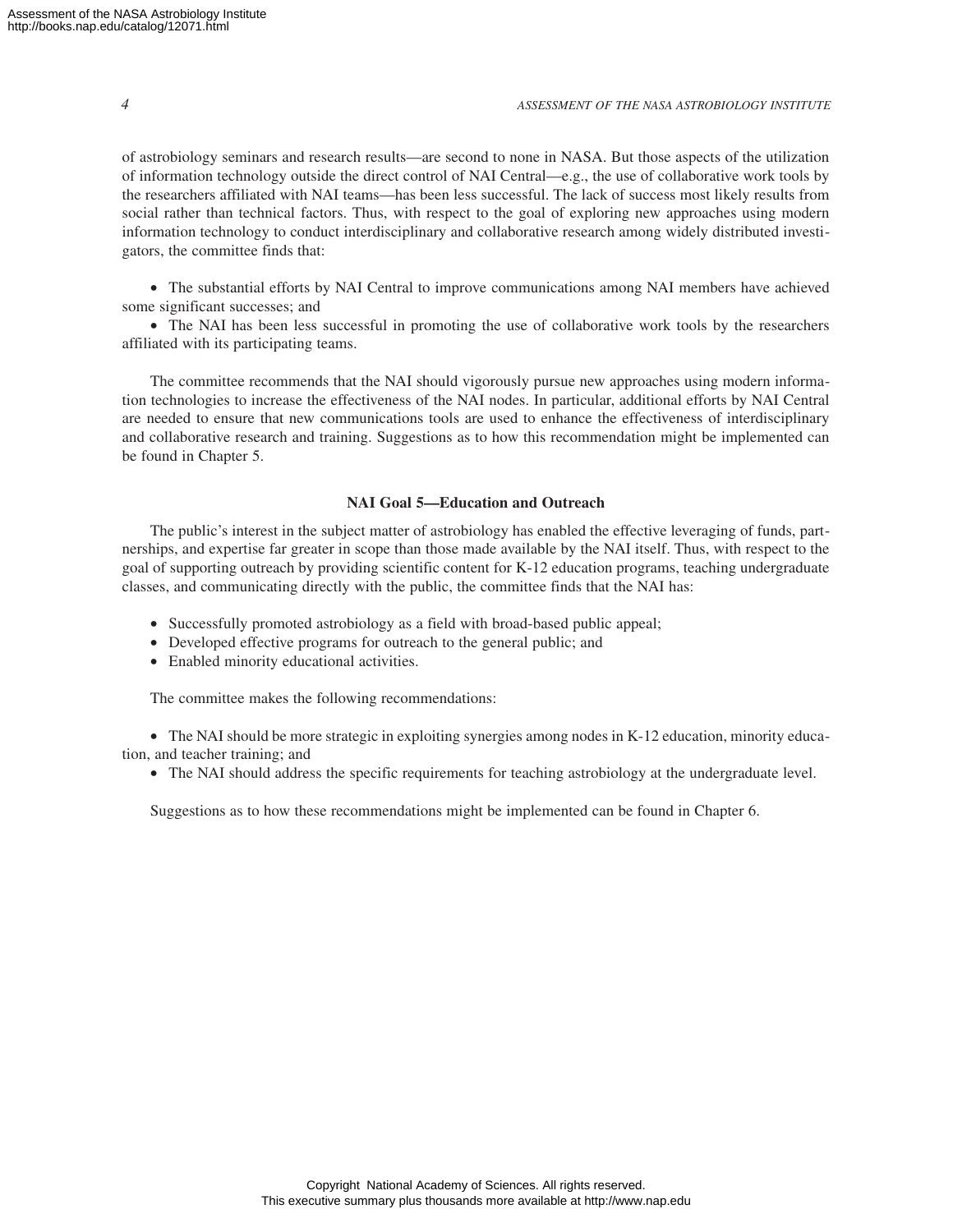Assessment of the

# **NASA** ASTROBIOLOGY **INSTITUTE**

Committee on the Review of the NASA Astrobiology Institute

Space Studies Board

Division on Engineering and Physical Sciences

NATIONAL RESEARCH COUNCIL OF THE NATIONAL ACADEMIES

THE NATIONAL ACADEMIES PRESS Washington, D.C. www.nap.edu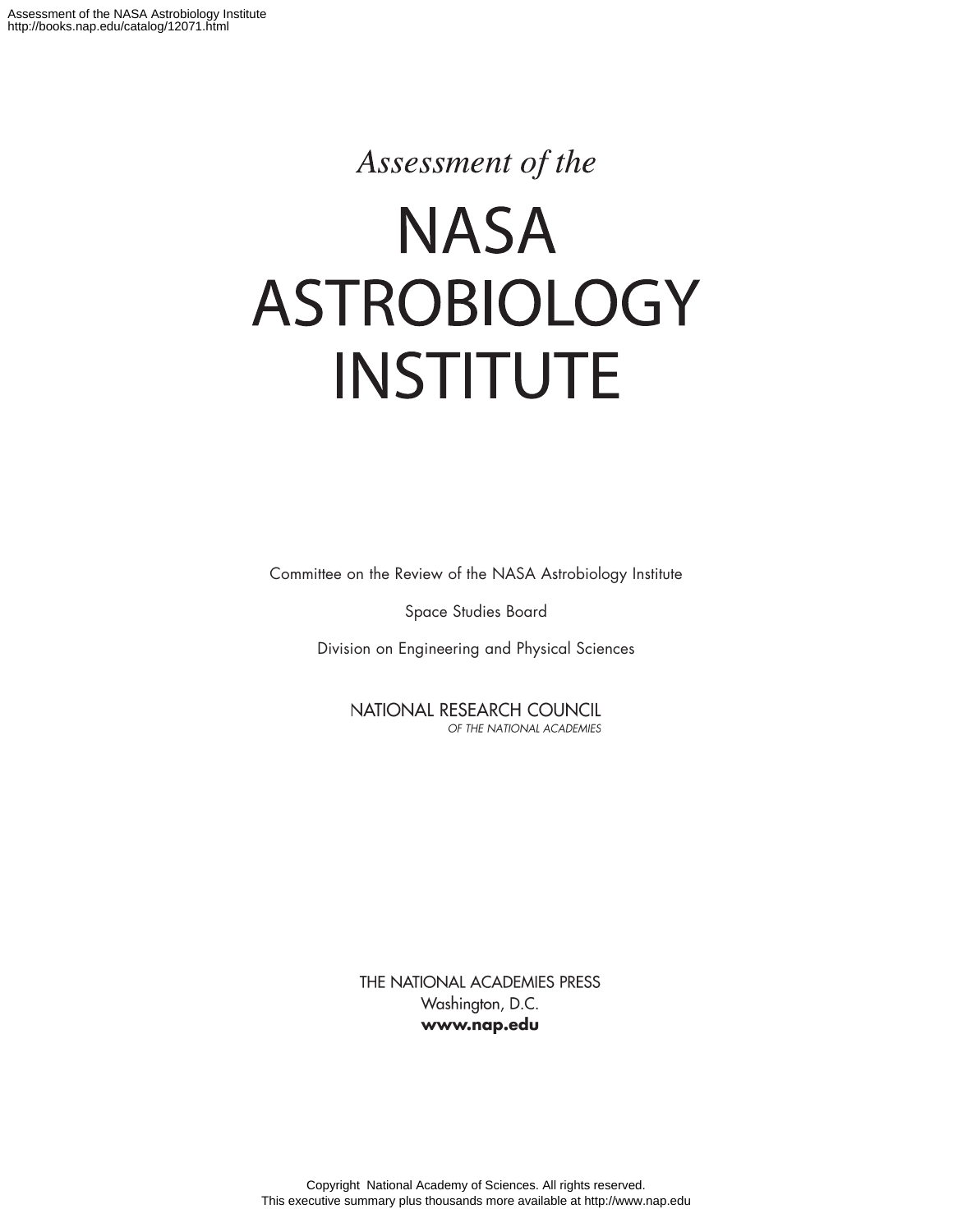### **THE NATIONAL ACADEMIES PRESS 500 Fifth Street, N.W. Washington, DC 20001**

NOTICE: The project that is the subject of this report was approved by the Governing Board of the National Research Council, whose members are drawn from the councils of the National Academy of Sciences, the National Academy of Engineering, and the Institute of Medicine. The members of the committee responsible for the report were chosen for their special competences and with regard for appropriate balance.

This study is based on work supported by the Contract NASW-01001 between the National Academy of Sciences and the National Aeronautics and Space Administration. Any opinions, findings, conclusions, or recommendations expressed in this publication are those of the author(s) and do not necessarily reflect the views of the agency that provided support for the project.

International Standard Book Number 13: 978-0-309-11497-4 International Standard Book Number 10: 0-309-11497-7

*Cover:* The background image of the face-on spiral galaxy M101 in Ursa Major was obtained with the Hubble Space Telescope by K.D. Kuntz (NASA Goddard Space Flight Center), F. Bresolin (University of Hawaii), J. Trauger (Jet Propulsion Laboratory), J. Mould (National Optical Astronomical Observatory), and Y.-H. Chu (University of Illinois, Urbana) and is courtesy of NASA and the European Space Agency (ESA). The image of Mars in the upper left was taken with the Hubble Space Telescope by J. Bell (Cornell University), M. Wolff (Space Science Institute), and the Hubble Heritage Team at the Space Telescope Science Institute and is courtesy of NASA and ESA. The right-hand inset image of Earth's limb and Hurricane Frances was taken by Astronaut M. Fincke aboard the International Space Station on September 1, 2004, and is courtesy of NASA. The left-hand inset image of limestone chimneys in the Mid-Atlantic Ridge's Lost City Hydrothermal Field is courtesy of the Institute for Exploration, the University of Rhode Island, the University of Washington, the Lost City Science Party, and NOAA.

Cover design by Penny E. Margolskee

Copies of this report are available free of charge from:

Space Studies Board National Research Council 500 Fifth Street, N.W. Washington, DC 20001

Additional copies of this report are available from the National Academies Press, 500 Fifth Street, N.W., Lockbox 285, Washington, DC 20055; (800) 624-6242 or (202) 334-3313 (in the Washington metropolitan area); Internet, http://www.nap.edu.

Copyright 2008 by the National Academy of Sciences. All rights reserved.

Printed in the United States of America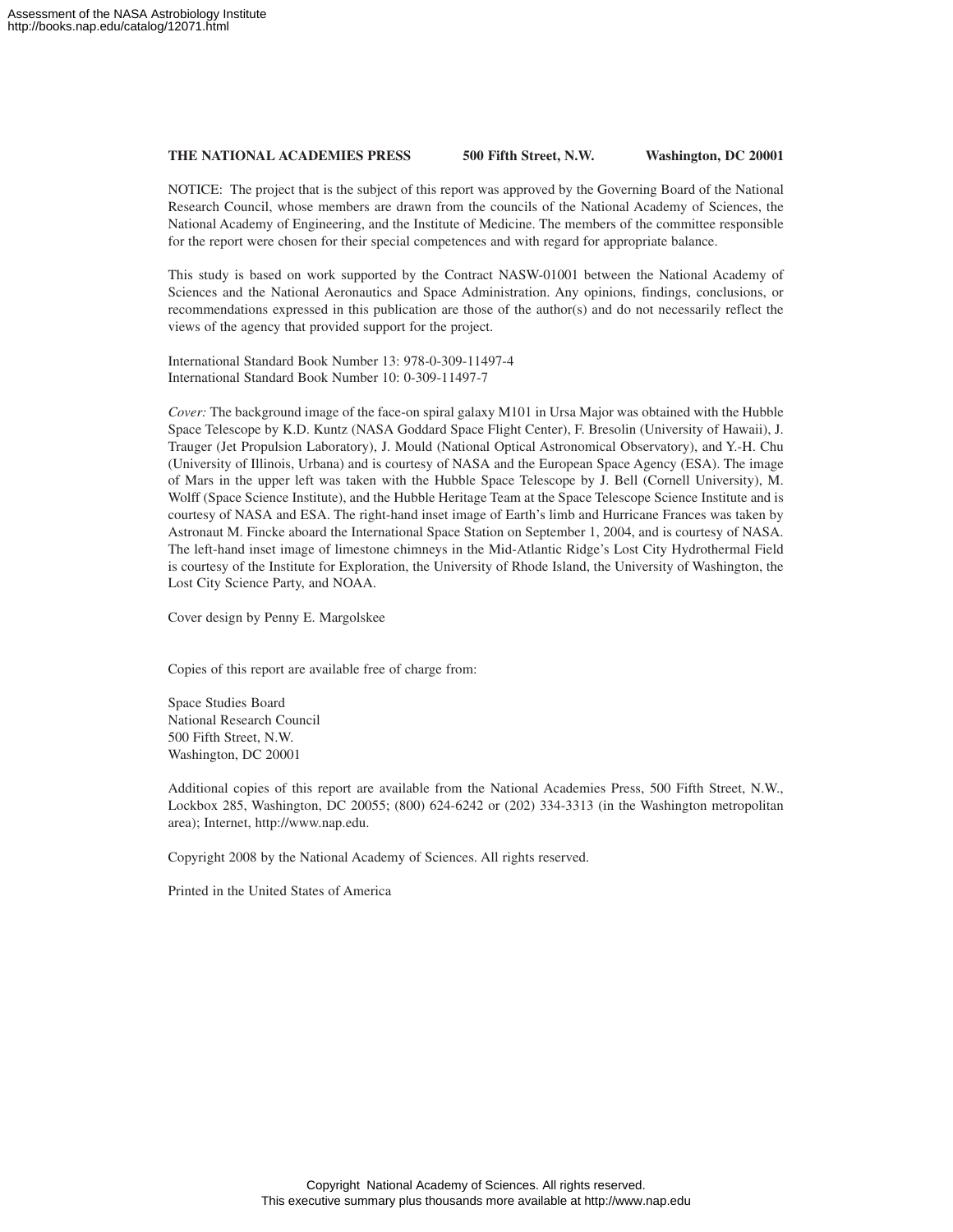# **THE NATIONAL ACADEMIES**

Advisers to the Nation on Science, Engineering, and Medicine

The **National Academy of Sciences** is a private, nonprofit, self-perpetuating society of distinguished scholars engaged in scientific and engineering research, dedicated to the furtherance of science and technology and to their use for the general welfare. Upon the authority of the charter granted to it by the Congress in 1863, the Academy has a mandate that requires it to advise the federal government on scientific and technical matters. Dr. Ralph J. Cicerone is president of the National Academy of Sciences.

The **National Academy of Engineering** was established in 1964, under the charter of the National Academy of Sciences, as a parallel organization of outstanding engineers. It is autonomous in its administration and in the selection of its members, sharing with the National Academy of Sciences the responsibility for advising the federal government. The National Academy of Engineering also sponsors engineering programs aimed at meeting national needs, encourages education and research, and recognizes the superior achievements of engineers. Dr. Charles M. Vest is president of the National Academy of Engineering.

The **Institute of Medicine** was established in 1970 by the National Academy of Sciences to secure the services of eminent members of appropriate professions in the examination of policy matters pertaining to the health of the public. The Institute acts under the responsibility given to the National Academy of Sciences by its congressional charter to be an adviser to the federal government and, upon its own initiative, to identify issues of medical care, research, and education. Dr. Harvey V. Fineberg is president of the Institute of Medicine.

The **National Research Council** was organized by the National Academy of Sciences in 1916 to associate the broad community of science and technology with the Academy's purposes of furthering knowledge and advising the federal government. Functioning in accordance with general policies determined by the Academy, the Council has become the principal operating agency of both the National Academy of Sciences and the National Academy of Engineering in providing services to the government, the public, and the scientific and engineering communities. The Council is administered jointly by both Academies and the Institute of Medicine. Dr. Ralph J. Cicerone and Dr. Charles M. Vest are chair and vice chair, respectively, of the National Research Council.

**www.national-academies.org**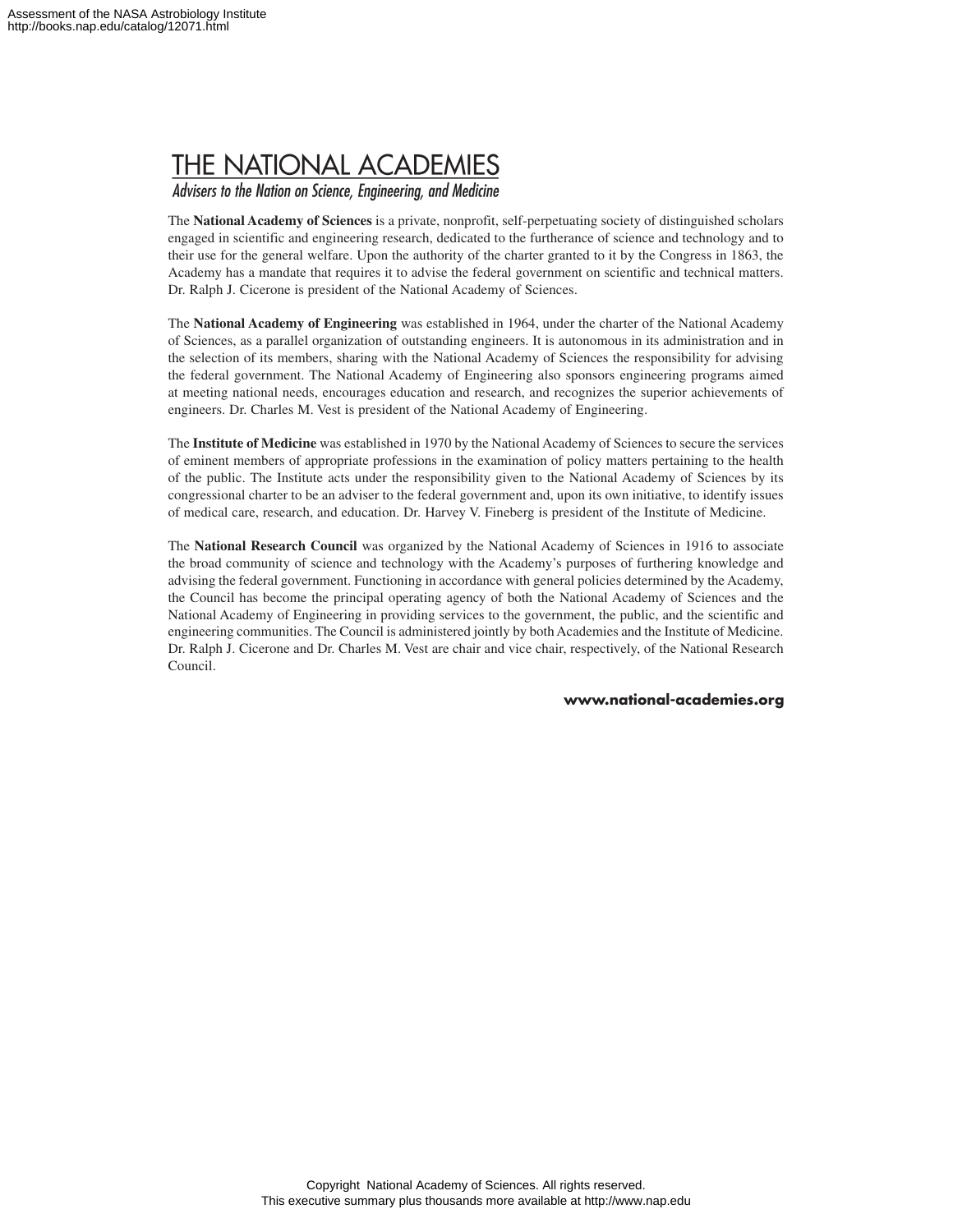### **OTHER REPORTS OF THE SPACE STUDIES BOARD**

An Astrobiology Strategy for the Exploration of Mars (SSB with the Board on Life Sciences [BLS], 2007) Building a Better NASA Workforce: Meeting the Workforce Needs for the National Vision for Space Exploration (SSB with the Aeronautics and Space Engineering Board [ASEB], 2007) Decadal Science Strategy Surveys: Report of a Workshop (2007) Earth Science and Applications from Space: National Imperatives for the Next Decade and Beyond (2007) Exploring Organic Environments in the Solar System (SSB with the Board on Chemical Sciences and Technology, 2007) The Limits of Organic Life in Planetary Systems (SSB with BLS, 2007) A Performance Assessment of NASA's Astrophysics Program (SSB with the Board on Physics and Astronomy, 2007) Portals to the Universe: The NASA Astronomy Science Centers (2007) The Scientific Context for Exploration of the Moon (2007) An Assessment of Balance in NASA's Science Programs (2006) Assessment of NASA's Mars Architecture 2007-2016 (2006)

Assessment of Planetary Protection Requirements for Venus Missions: Letter Report (2006) Distributed Arrays of Small Instruments for Solar-Terrestrial Research: Report of a Workshop (2006) Review of NASA's 2006 Draft Science Plan: Letter Report (2006) Space Radiation Hazards and the Vision for Space Exploration (2006)

The Astrophysical Context of Life (SSB with BLS, 2005) Earth Science and Applications from Space: Urgent Needs and Opportunities to Serve the Nation (2005) Extending the Effective Lifetimes of Earth Observing Research Missions (2005) Preventing the Forward Contamination of Mars (2005) Principal-Investigator-Led Missions in the Space Sciences (2005) Priorities in Space Science Enabled by Nuclear Power and Propulsion (SSB with ASEB, 2005)

Review of Goals and Plans for NASA's Space and Earth Sciences (2005) Review of NASA Plans for the International Space Station (2005) Science in NASA's Vision for Space Exploration (2005)

Limited copies of these reports are available free of charge from:

Space Studies Board National Research Council The Keck Center of the National Academies 500 Fifth Street, N.W., Washington, DC 20001 (202) 334-3477/ssb@nas.edu www.nationalacademies.org/ssb/ssb.html

NOTE: Listed according to year of approval for release, which in some cases precedes the year of publication.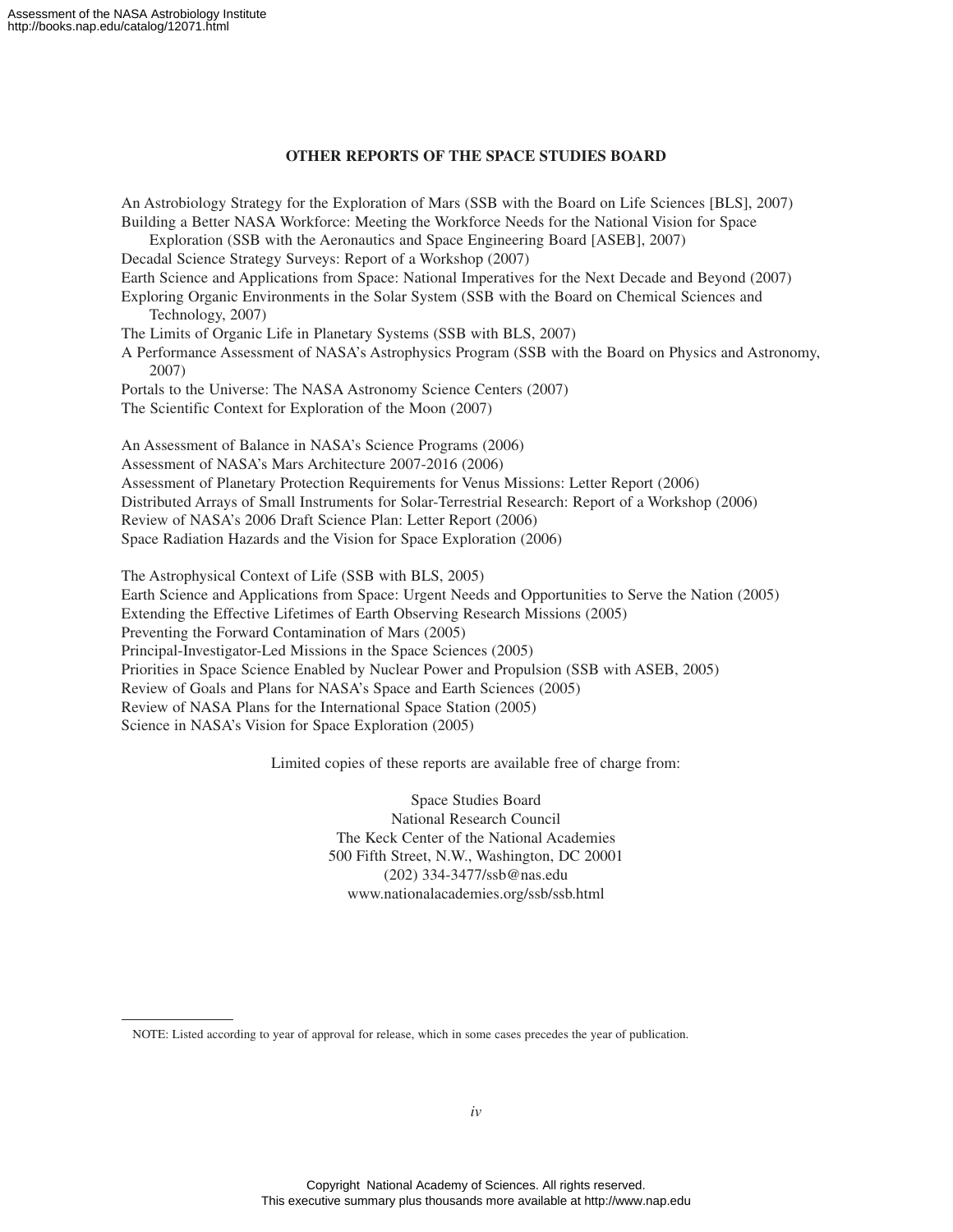### **COMMITTEE ON THE REVIEW OF THE NASA ASTROBIOLOGY INSTITUTE**

JOHN M. KLINEBERG, Consultant, Redwood City, California, *Chair* LUANN BECKER, University of California, Santa Barbara YVONNE C. BRILL, Consultant, Skillman, New Jersey JACK D. FARMER, Arizona State University MONIKA E. KRESS, San Jose State University DAVID W. LATHAM, Harvard-Smithsonian Center for Astrophysics ANTONIO LAZCANO, National Autonomous University of Mexico CINDY L. VAN DOVER, Duke University Marine Laboratory

*Staff*

DAVID H. SMITH, Study Director ROBERT L. RIEMER, Senior Staff Officer RODNEY N. HOWARD, Senior Project Assistant CATHERINE A. GRUBER, Assistant Editor VICTORIA SWISHER, Research Associate ABIGAIL FRAEMAN, Research Assistant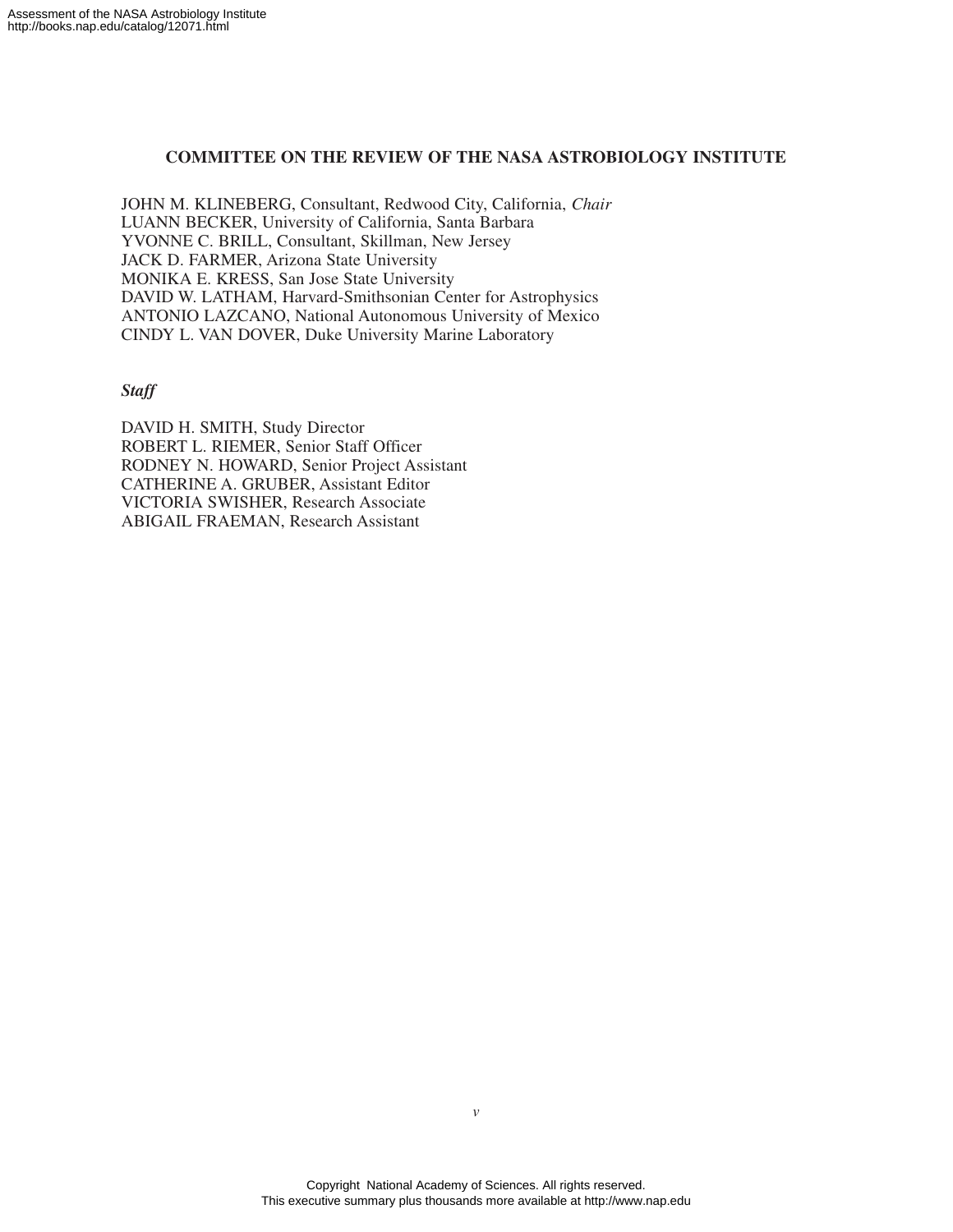### **SPACE STUDIES BOARD**

LENNARD A. FISK, University of Michigan, *Chair* A. THOMAS YOUNG, Lockheed Martin Corporation (retired), *Vice Chair* SPIRO K. ANTIOCHOS, Naval Research Laboratory DANIEL N. BAKER, University of Colorado STEVEN J. BATTEL, Battel Engineering CHARLES L. BENNETT, Johns Hopkins University ELIZABETH R. CANTWELL, Los Alamos National Laboratory ALAN DRESSLER, The Observatories of the Carnegie Institution JACK D. FELLOWS, University Corporation for Atmospheric Research FIONA A. HARRISON, California Institute of Technology TAMARA E. JERNIGAN, Lawrence Livermore National Laboratory KLAUS KEIL, University of Hawaii MOLLY MACAULEY, Resources for the Future BERRIEN MOORE III, University of New Hampshire KENNETH H. NEALSON, University of Southern California JAMES PAWELCZYK, Pennsylvania State University SOROOSH SOROOSHIAN, University of California, Irvine RICHARD H. TRULY, National Renewable Energy Laboratory (retired) JOAN VERNIKOS, Thirdage, LLC JOSEPH F. VEVERKA, Cornell University WARREN M. WASHINGTON, National Center for Atmospheric Research CHARLES E. WOODWARD, University of Minnesota GARY P. ZANK, University of California, Riverside

MARCIA S. SMITH, Director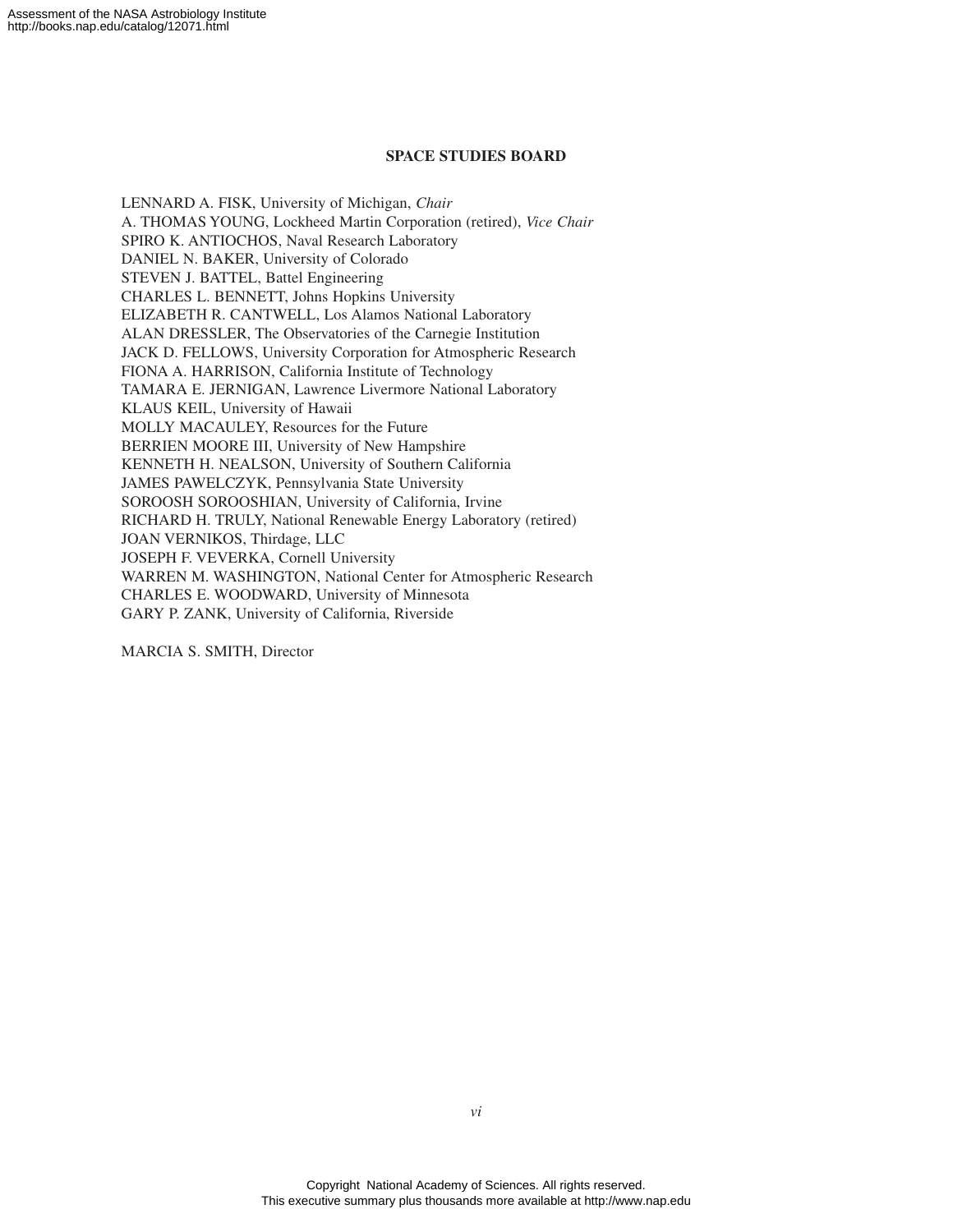## Preface

In a letter sent to Space Studies Board (SSB) Chair Lennard Fisk on January 11, 2007, Mary Cleave, NASA's associate administrator for the Science Mission Directorate (SMD), requested that the Space Studies Board (SSB) of the National Research Council (NRC) conduct a review to evaluate the progress made by the NASA Astrobiology Institute (NAI) in developing the field of astrobiology, both from the perspective of NAI members and from that of the larger community of NASA-supported scientists. The goal of this review is to help guide NASA in assessing and shaping the future of the NAI, particularly in its preparation of a solicitation issued to help select future teams to carry the NAI into a second decade.

NASA's Astrobiology program is the scientific outgrowth of the public and scientific excitement generated by a series of new results from solar system exploration and astronomical research programs in the mid-1990s, together with parallel advances in the biological sciences. Instituted in 1997, NASA's Astrobiology program focuses on research activities designed to understand the origin, evolution, and distribution of life in the universe. The program consists of four distinct elements: (1) grants programs designed to support individual investigators; (2) technological activities aimed at the development of new scientific instrumentation; (3) technological activities aimed at the field-testing of new scientific instruments; and (4) the NASA Astrobiology Institute, a consortium of geographically dispersed research groups ("lead centers" or "nodes") conducting interdisciplinary research.

The first three elements of the Astrobiology program are quite traditional in that they are designed to fund individual researchers following the peer-review of proposals written in response to annual announcements of opportunity. The NAI, however, was intended to be an experiment in the management of research efforts. The goal behind the creation of the NAI was to broaden and transform NASA's preexisting activities related to the search for life in the universe. The NAI was to promote the formation of interdisciplinary teams that would address cross-cutting questions in novel ways that were deemed not practicable within the constraints of the existing grants program. The NAI was formed to produce the highest-quality research results while ensuring the infusion of astrobiology objectives into NASA missions, to build a coherent astrobiology community, and to provide associated education and outreach efforts to enable public access to and benefit from NASA-supported astrobiology research. Since its founding, the NAI has placed special emphasis on encouraging collaborative research among scientists, as well as providing insights to educators from a variety of different backgrounds.

In response to a mandate contained in Section 314 of the NASA Authorization Act of 2000 and a subsequent request from NASA, the Space Studies Board and the Board on Life Sciences undertook a study in 2001 to assess NASA's Astrobiology program. In particular, the study looked at the relationship between NASA's Astrobiol-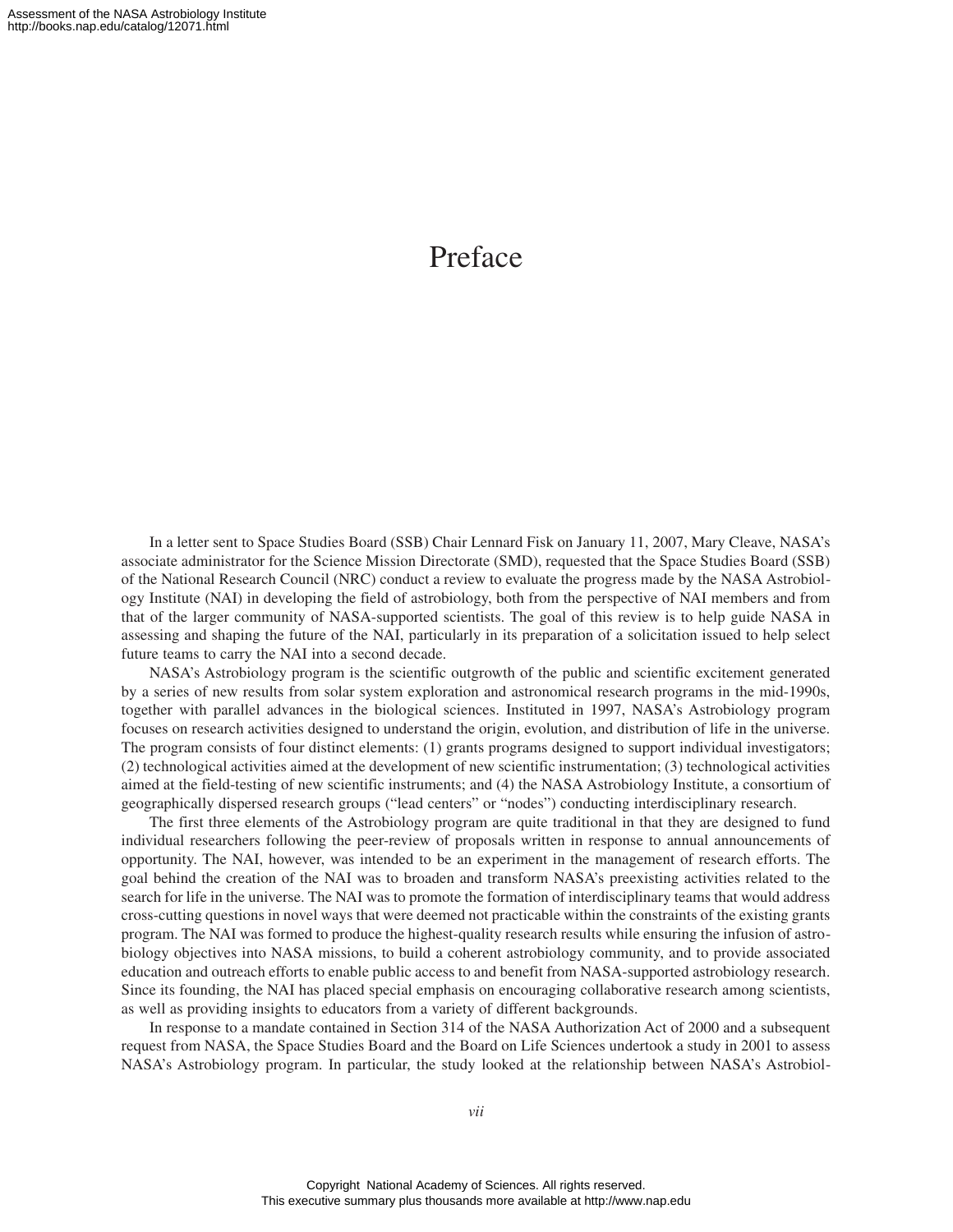ogy program and related activities funded by other federal agencies (e.g., the National Science Foundation, the National Institutes of Health, and the Department of Energy) and also research activities conducted by other public and private scientific institutions in the United States and overseas. The resulting report, *Life in the Universe: An Assessment of U.S. and International Programs in Astrobiology,*1 gave a generally favorable review of the NASA Astrobiology program. However, the study committee concluded that insufficient time had elapsed to adequately address the key issue of whether or not the scientific contributions of the NAI were greater than the sum of its parts. In other words, did the unique organizational arrangements of the NAI represent a net plus or minus for science relative to what could be achieved if NAI's funding were distributed among more traditional grants programs? The report recommended that "NASA should undertake a comprehensive review of the scientific and educational results of its Astrobiology program in general, and of the NASA Astrobiology Institute (NAI) in particular, at the end of a decade of activity, in order to assess the longer-term effects of the founding of the new program and the new institute on the research area. This review would include analysis of the significant scientific contributions that have arisen from the program. It should be undertaken no later than 2008, when the NAI is a decade old" (p. 3).

Following the receipt of funding from NASA in late-May 2007 to undertake the study requested by Dr. Cleave, the Space Studies Board established the ad hoc Committee on the Review of the NASA Astrobiology Institute in June 2007. The committee's activities began with a conference call held on July 13 and continued at a meeting held in Sunnyvale, California, on July 25-27. Presentations and deliberations continued at a meeting held in Washington, D.C., on August 16-18 and concluded at a third and final meeting held in Costa Mesa, California, on August 31-September 1. In addition to presentations and discussions at its meetings, the committee solicited comments from all of the NAI's current and former principal investigators and from leading astrobiologists at international organizations associated or affiliated with the NAI. In addition, the committee solicited input from past and present NAI postdoctoral fellows.

A draft report was completed during the first week of September and sent to external reviewers for commentary in mid-September. A new draft responding to the reviewers' comments was completed in late October, and the report was approved for release on November 20.

The work of the committee was made easier thanks to the important presentations and comments provided by numerous individuals from a variety of public and private organizations. These include the following: Shige Abe, Marco Boldt, Wendy W. Dolci, David Morrison, Carl B. Pilcher, and Daniella Scalice (NASA Astrobiology Institute); James L. Green, Michael Meyer, and John D. Rummel (NASA, Science Mission Directorate); Jeffrey Bada (University of California, San Diego), John Baross (University of Washington), Baruch Blumberg (Fox Chase Cancer Center), Andre Brack (European Exo/Astrobiologie Network Association), David Des Marais (NASA Ames Research Center), David Deamer (University of California, Santa Cruz), Edna Devore (SETI Institute), Pascale Ehrenfreund (Leiden University), Todd Gary (Tennessee State University), Scott Hubbard (Stanford University), Bruce Jakosky (University of Colorado), Clark Johnson (University of Wisconsin, Madison), Andrew Knoll (Harvard University), Jonathan Lunine (University of Arizona), Rocco Mancinelli (SETI Institute), Michael Manga (University of California, Berkeley), Marcia McNutt (Monterey Bay Aquarium Research Institute), Victoria Meadows (University of Washington), Michael Mumma (NASA Goddard Space Flight Center), Hiroshi Ohmoto (Pennsylvania State University), Tullis C. Onstott (Princeton University), Anatoli Pavlov (Russian Astrobiology Center), John Peters (Montana State University), Francois Raulin (Groupement de Recherche en Exobiologie), Bruce Runnegar (University of California, Los Angeles), Timothy Slater (University of Arizona), Mitchell Sogin (Marine Biological Laboratory), Sean Solomon (Carnegie Institution of Washington), Woodruff T. Sullivan III (University of Washington), Roger Summons (Massachusetts Institute of Technology), Carol Tang (California Academy of Sciences), Catherine Tsairides (Lockheed Martin), Margaret Turnbull (Space Telescope Science Institute), Malcolm Walter (Australian Center for Astrobiology), and Neville J. Woolf (University of Arizona).

This report has been reviewed in draft form by individuals chosen for their diverse perspectives and technical expertise, in accordance with procedures approved by the NRC's Report Review Committee. The purpose of this independent review is to provide candid and critical comments that will assist the authors and the NRC in making

<sup>&</sup>lt;sup>1</sup> National Research Council, Life in the Universe: An Assessment of U.S. and International Programs in Astrobiology, The National Academies Press, Washington, D.C., 2003.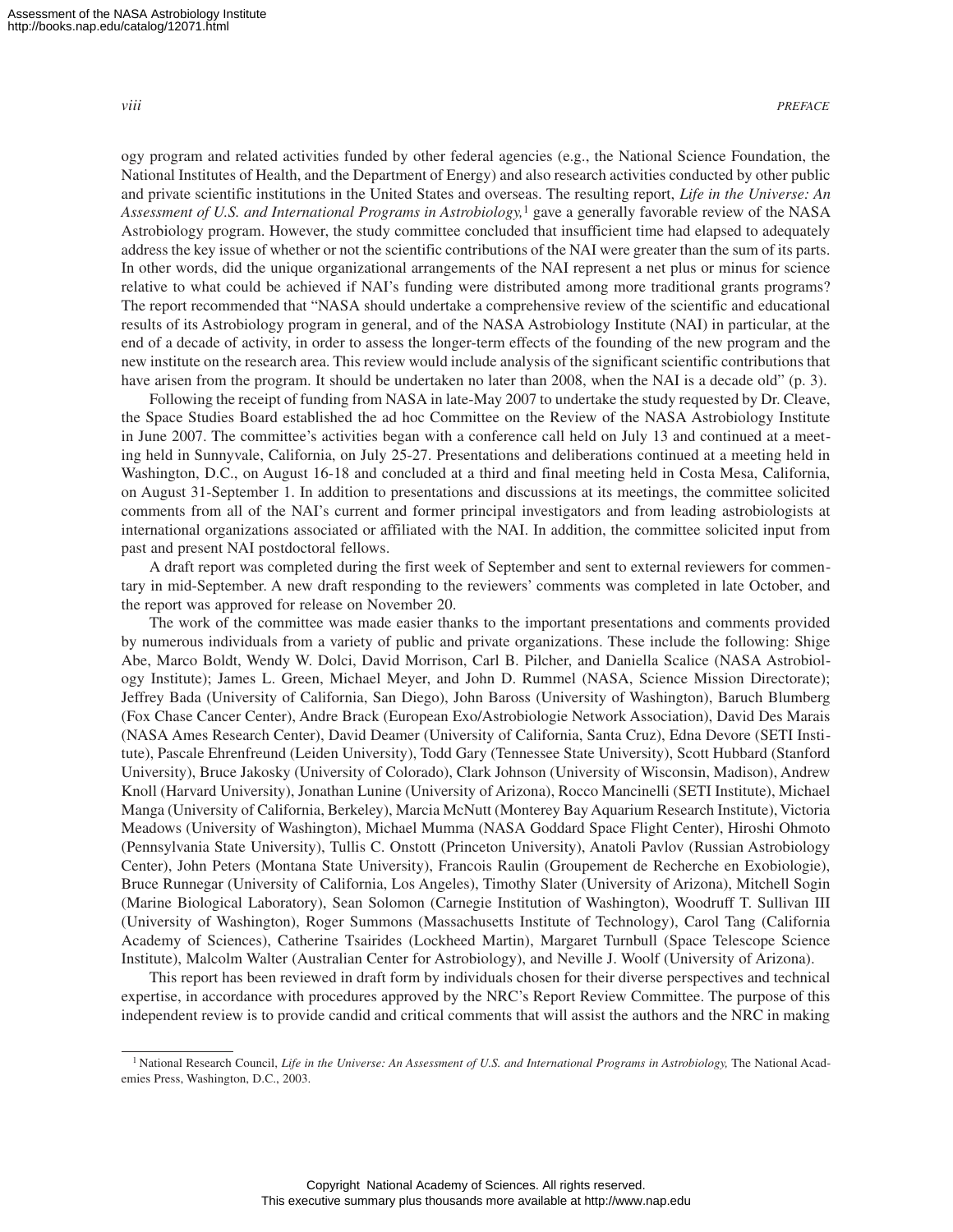#### **PREFACE** *ix*

The committee wishes to thank the following individuals for their participation in the review of this report: Sidney Altman (Yale University), Paul Falkowski (Rutgers University), Andrea Ghez (University of California, Los Angeles), Charles Kennel (University of California, San Diego), Eugene Levy (Rice University), H. Jay Melosh (University of Arizona), Kenneth Nealson (University of Southern California), Maxine Singer (Carnegie Institute of Washington), and David Spergel (Princeton University).

Although the reviewers listed above have provided many constructive comments and suggestions, they were not asked to endorse the conclusions or recommendations, nor did they see the final draft of the report before its release. The review of this report was overseen by Larry L. Smarr (University of California, San Diego). Appointed by the NRC, he was responsible for making certain that an independent examination of this report was carried out in accordance with institutional procedures and that all review comments were carefully considered. Responsibility for the final content of this report rests entirely with the authoring committee and the institution.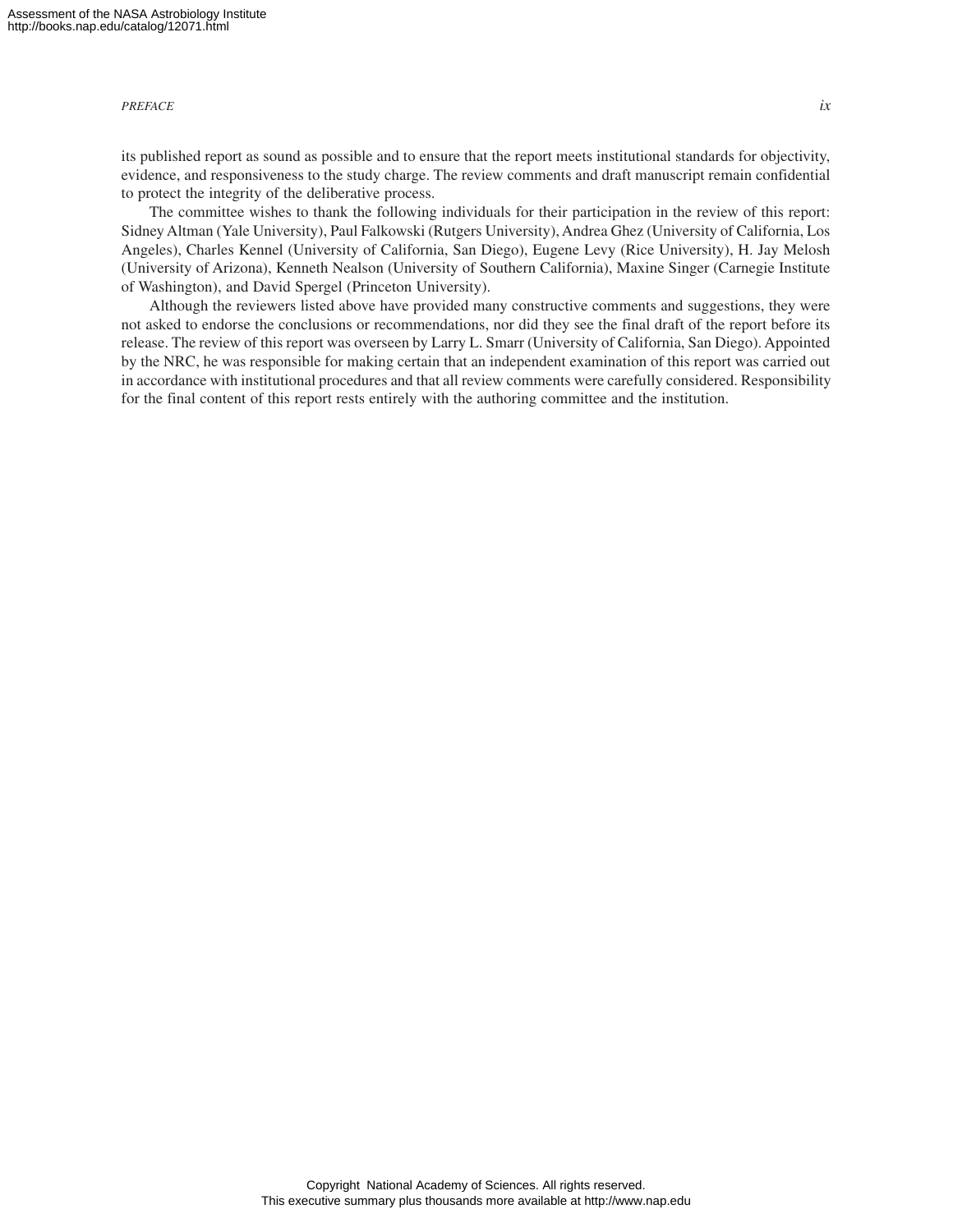Assessment of the NASA Astrobiology Institute http://books.nap.edu/catalog/12071.html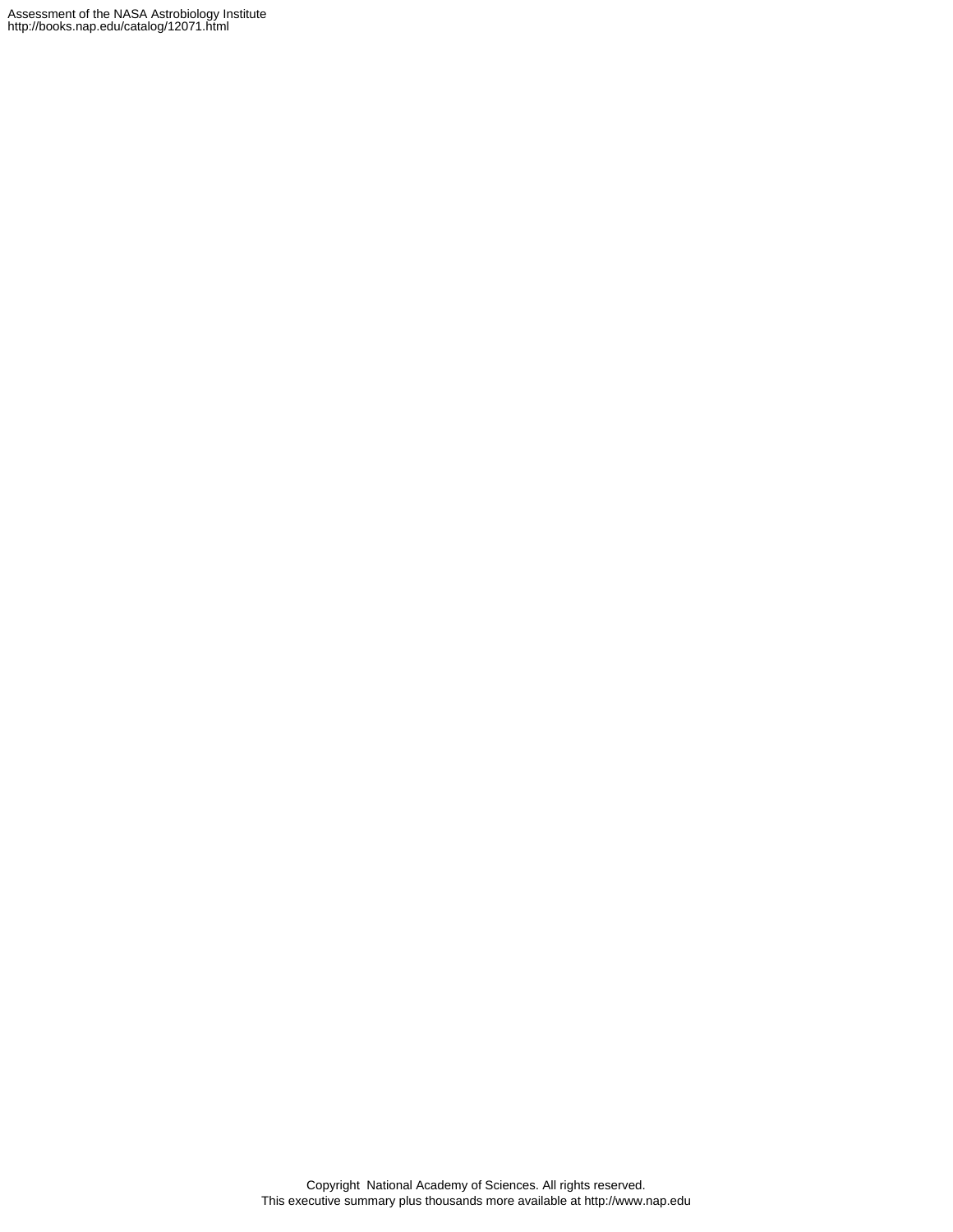# **Contents**

|                | <b>EXECUTIVE SUMMARY</b>                                                                                                                                                                                                    | 1  |
|----------------|-----------------------------------------------------------------------------------------------------------------------------------------------------------------------------------------------------------------------------|----|
| $\mathbf{1}$   | <b>INTRODUCTION</b><br>Astrobiology at NASA, 5<br>The NASA Astrobiology Institute, 7<br>Current Status of NASA's Astrobiology Program, 9<br>Notes, 15                                                                       | 5  |
| 2              | <b>INTERDISCIPLINARY RESEARCH</b><br>NAI Contributions, 17<br>Relationship to Other Astrobiology Programs, 24<br>Balance of NAI Activities, 24<br>Recommendations for Future NAI Activities, 29<br>Notes, 32                | 17 |
| 3              | TRAINING THE NEXT GENERATION OF ASTROBIOLOGISTS<br>NAI Contributions, 35<br>Relationship to Other Astrobiology Programs, 38<br>Balance of NAI Activities, 39<br>Recommendations for Future NAI Activities, 39<br>Notes, 40  | 35 |
| $\overline{4}$ | LEADERSHIP FOR CURRENT AND FUTURE SPACE MISSIONS<br>NAI Contributions, 42<br>Relationship to Other Astrobiology Programs, 47<br>Balance of NAI Activities, 47<br>Recommendations for Future NAI Activities, 48<br>Notes, 49 | 42 |